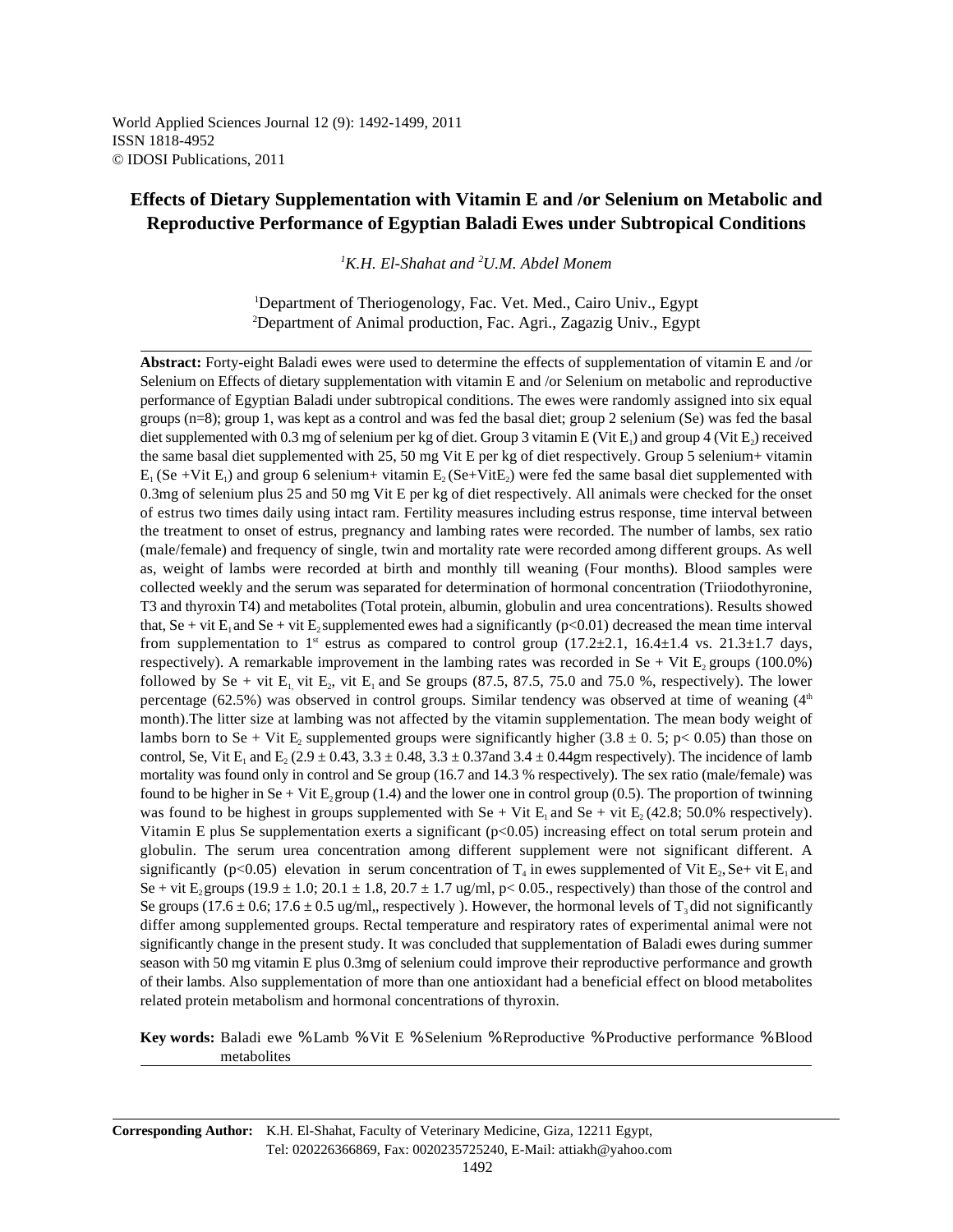## **INTRODUCTION**

Vitamins and minerals play an important role in the growth of animals and their reproductive performance. The antioxidants have defined as any substances that delay or inhibit oxidative damage to cellular molecule [1]. Vitamin E and Selenium are essential nutrients that complementary biological functions as antioxidants to minimize cellular damage caused by endogenous peroxides [2]. Selenium (Se) has a biological function related to vitamin E in that Se is an essential component of glutathione peroxidase, an enzyme involved in detoxifation of hydrogen peroxide and lipid hydro peroxides. Moreover, Se is a component of selenoproteins and is involved in immune and neuropsychological function in the nutrition of animals [3]. Selenium deficiency plays a role in numerous economically important livestock diseases, problems that include impaired fertility, abortion, retained placenta and neonatal weakness [4]. Administration of Se improves daily weight gain of lambs [5] and reproductive performance in ewes. The vitamin E requirement may therefore be defined as the amount required preventing per oxidation in the particular sub cellular membrane which is most susceptible to perxidation [6]. Vitamin E prevents oxidative damage to sensitive membrane lipids by suppressing hydro peroxide formation [7] and protects cellular membranes thus maintaining membrane integrity and reducing oxidative stress [8]. Therefore, the aim of the present study was to evaluate the effect of Se and / or vitamin E supplementation on reproductive performance of ewe and on growth of their lambs with emphasis on some biochemical and physiological parameters.

# **MATERIALS AND METHODS**

**Experimental Location:** The experimental work was carried out at private farm in Sharkia Governorate, Egypt located in the north part of Nile Delta (latitude 30' 01" N; longitude 31'21" E). The experiment started in hot summer season with average temperature 33.6 °C and relative humidity 74.2% during May to October 2009.

**Experimental Animals, Feeding and Design:** Forty-eight Baladi ewes aged between 1 to 2 years old weighting 40 kg average body weight were used in the present work. The animals were randomly allotted into 6 equal groups of 8 ewes each. Group 1 was kept as a control and was fed the basal diet consist of roughage and concentrate

| Table 1: Ingredient and calculated feeding values of the concentrate mixture |
|------------------------------------------------------------------------------|
| basal diet                                                                   |

| Items                          | Percentage     |
|--------------------------------|----------------|
| Yellow corn                    | 30             |
| Wheat bran                     | 29             |
| Cotton seed meal               | 25             |
| Soya bean meal                 | 6              |
| Rice bran                      | 4              |
| Molasses                       | 3              |
| Limestone                      | $\overline{c}$ |
| Salt                           | 1              |
| Dry matter                     | 90.38          |
| Crude protein                  | 16.51          |
| Crude fibre                    | 10.86          |
| Ether extract                  | 3.31           |
| Ash                            | 7.43           |
| TDN(total digestible protein)  | 65.82          |
| SV(starch value)               | 44.62          |
| DCP (digestible crude protein) | 11.94          |
| NFE (non free extract)         | 61.85          |

mixture. All animals of the 6 groups were fed Egyptian clover (Trifolume alexandrium), besides the green maize (Darawa) and wheat straw as a source of roughage. The concentrate mixture composition was illustrated in Table (1). Group 2 selenium (Se) was fed the basal diet supplemented with 0.3 mg of selenium per kg of diet (sel-Plex 50, Altech, Inc, USA). Group 3 vitamin  $E$  (Vit  $E_1$ ) and group 4 (VitE<sub>2</sub>) received the same basal diet supplemented with 25 and 50 mg Vit E per kg of diet respectively(Vitamin E 400mg, Parco Pharmaceuticals company). Group 5 selenium + vitamin  $E_1$  (Se +vit  $E_1$ ) and group 6 selenium + vitamin  $E_2$  (Se+vitE<sub>2</sub>) were fed the same basal diet supplemented with 0.3 mg of selenium plus 25, 50 mg vit E per kg of diet respectively. Diet was formulated to meet the nutrient requirements of NRC [9] for sheep. All ewes were healthy and clinically free of external and internal parasites. Animals were housed in semi open yards. The supplementation period was start two weeks before mating and extended thought pregnancy till occurrence of lambing. All the experimental ewes were detected for the onset of estrus two times daily 30 minute for each using intact ram. Ewes came in estrus were naturally bred by proven fertile ram. Fertility measures including estrus response, time interval between the treatment to onset of estrus, pregnancy and lambing rates were recorded. Ewes lambed indoors and lamb weights were calculated at birth and monthly till weaning (Four months). The number of lambs, sex ratio (male/female) and frequency of single, twin and mortality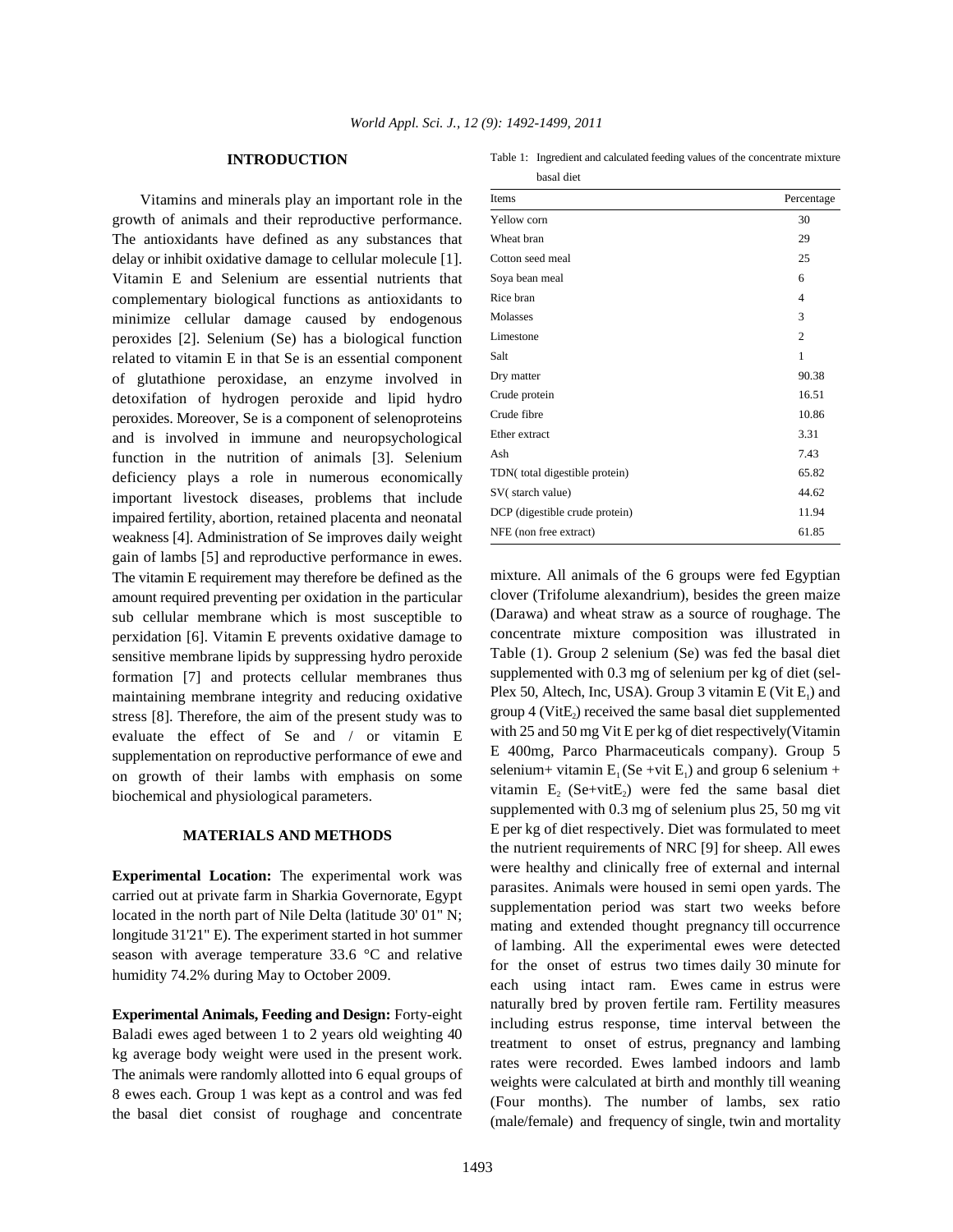temperature and respiration rate of ewe were measured SEM. The data were analyzed statistically by ANOVA three times at 8.00, 12.00 and 16.00 h. for one day every method and Duncan's test was used to detect differences week, during the experimental periods. Rectal temperature among means using SPSS® Statistical Software (SPSS was measured by inserting YSI Electronic Thermometer <sup>®11.01</sup> for Windows, 14). Model 46. Respiration rate (RR) was counted by the consistent flank movements per one minute. All **RESULT** measurements were taken within a range of time that did not exceed 2-3 minutes for each animal. The data regarding the effect of supplementation of

collected via jugular vein puncture at weekly intervals were similar among different groups. While, the time from the beginning of the study, till the end of the elapsed from supplementation to  $1<sup>st</sup>$  estrus was shorter in experimental period. Blood samples were allowed to clot  $\text{Se} + \text{vit } E_1$  and  $\text{Se} + \text{vit } E_2$  groups than that in the other and sera were separated by centrifugation at 3000 rpm for groups but the differences were only significant (p<0.01) 15 minutes. Sera were divided into aliquots and frozen at- between the above mentioned groups and control one 20 $^{\circ}$ C until analysis. Total serum protein was assayed  $(17.2 \pm 2.1,16.4 \pm 1.4 \text{ vs. } 21.3 \pm 1.7 \text{ days})$ . A higher percentage according to [10]. Serum albumin concentrations were of lambing rates was observed in Se + vit  $E_2$  groups determined according to [11] and Urea concentrations (100.0%) followed by Se + vit  $E_1$ , Vit  $E_2$ , Vit  $E_1$  and Se were measured according to [12]. Determination of groups (87.5, 87.5, 75.0 and 75.0 %, respectively). The triiodothyronine (T3) and thyroxin (T4) was carried out lower percentage was observed in control group (62.2%). using Enzyme Immunoassay test kit (Bio Meriaux, Table 3 declared that, the litter size at lambing was not Califorina, USA) and ELISA Reader Stat Fax-2100 affected by vitamin supplementation. The mean number of according to Braveman [13]. Intra-and interassay CV for the T<sub>3</sub> serum pool, which contained 8.3 ng/ mL and the T<sub>4</sub> groups  $(1.4 \pm 0.2 \text{ and } 1.5 \pm 0.19)$ , respectively) than that in serum pool, which contained 55.1  $\mu$ g/mL, were 3.9 and control, Se Vit E<sub>1</sub> and Vit E<sub>2</sub> groups (1.2 ±0.20, 1.1 ±0.26, 16.9% and 5.5 and 7.7%, respectively. All serum  $1.3 \pm 0.21$  and  $1.2 \pm 0.18$ , respectively), the difference being metabolites were determined using diagnostic kit brought non significance (p>0.05). A similar trend was observed at

rate were recorded among different groups. Rectal **Statistical Analysis:** Data were expressed as mean ±

**Blood Samples and Analysis:** Blood samples were illustrated in Table 2. The incidences of estrus response from Biodiagnostics, Egypt. the incidence of lamb mortality was time of weaning but the incidence of lamb mortality was vit E and/or se on reproductive performance of ewes are lambs per ewe was higher in Se+ vit  $E_1$  and Se + vit  $E_2$ 

| Groups            | No. | Oestrus response (%) | Onset of oestrus(days)       | Pregnancy rate (%) | Lambing rate $(\%)$ |
|-------------------|-----|----------------------|------------------------------|--------------------|---------------------|
| Control           | 8   | 8 (100)              | $21.3 \pm 1.7^{\rm a}$       | 8(100)             | 5(62.5)             |
| Se                |     | 8 (100)              | $18.3 \pm 1.4$ <sup>bc</sup> | 8 (100)            | 6(75.0)             |
| VitE <sub>1</sub> | 8   | 8 (100)              | $18.7 \pm 1.4^{\rm b}$       | 8 (100)            | 6(75.0)             |
| VitE <sub>2</sub> | 8   | 8 (100)              | $16.4 \pm 1.4$ <sup>d</sup>  | 8 (100)            | 8(100.0)            |
| $Se + vitE_1$     | 8   | 8 (100)              | $17.2 \pm 2.1$ <sup>cd</sup> | 8 (100)            | 7(87.5)             |
| $Se + vitE_2$     |     | 8 (100)              | $18.0 \pm 1.2$ <sup>bc</sup> | 8(100)             | 7(87.5)             |
| Significant       |     |                      | *                            |                    |                     |

Table 2: Effect of the administration of selenium (Se) and/or vitaminE on the reproductive performance of Baladi ewes

Means within different superscripts  $(a, b, c, d)$  at  $p<0.01$ .

\*Significant difference between control and supplemented groups at *p*<0.01

Table 3: Effect of the administration of selenium and/or vitaminE on the productive performance of lambs

|                   |                     |           | No. of lambs/ewe at |                 |                | Sex of lamb |                       | Number of ewes bearing lambs |               |            |
|-------------------|---------------------|-----------|---------------------|-----------------|----------------|-------------|-----------------------|------------------------------|---------------|------------|
|                   | No. of<br>Total no. |           |                     |                 |                |             |                       |                              |               |            |
| Groups            | lambed ewes         | of lambs  | Birth               | Weaning         | %              | &           | Ratio $(\frac{9}{8})$ | Mortality rate of lamb (%)   | Single $(\%)$ | Twin $(%)$ |
| Control           |                     | 6         | $1.2 \pm 0.20$      | $1.0 \pm 0.20$  | $\overline{c}$ | 4           | 0.5                   | 1(16.7)                      | 4(80.0)       | 1(20.0)    |
| <b>Se</b>         | 6                   |           | $1.1 \pm 0.26$      | $1.00 \pm 0.17$ | 4              | 3           | 1.3                   | 1(14.3)                      | 5(83.3)       | 1(16.6)    |
| VitE <sub>1</sub> | 6                   | 8         | $1.3 \pm 0.21$      | $1.33 \pm 0.21$ | 4              | 4           | 1.0                   | 0.0(0.0)                     | 4(66.0)       | 2(33.3)    |
| VitE <sub>2</sub> |                     | 9         | $1.2 \pm 0.18$      | $1.29 \pm 0.18$ |                | 4           | 1.2                   | 0.0(0.0)                     | 5(71.4)       | 2(28.5)    |
| $Se + vit E_1$    |                     | 10        | $1.4 \pm 0.20$      | $1.43 \pm 0.20$ | 6              | 4           | 1.5                   | 0.0(0.0)                     | 4(57.1)       | 3(42.8)    |
| $Se + vit E_2$    | 8                   | 12        | $1.5 \pm 0.19$      | $.50 \pm 0.19$  |                |             | 1.4                   | 0.0(0.0)                     | 4(50.0)       | 4(50.0)    |
| Significant       |                     | <b>NS</b> | NS                  | <b>NS</b>       |                |             |                       |                              |               |            |

non significant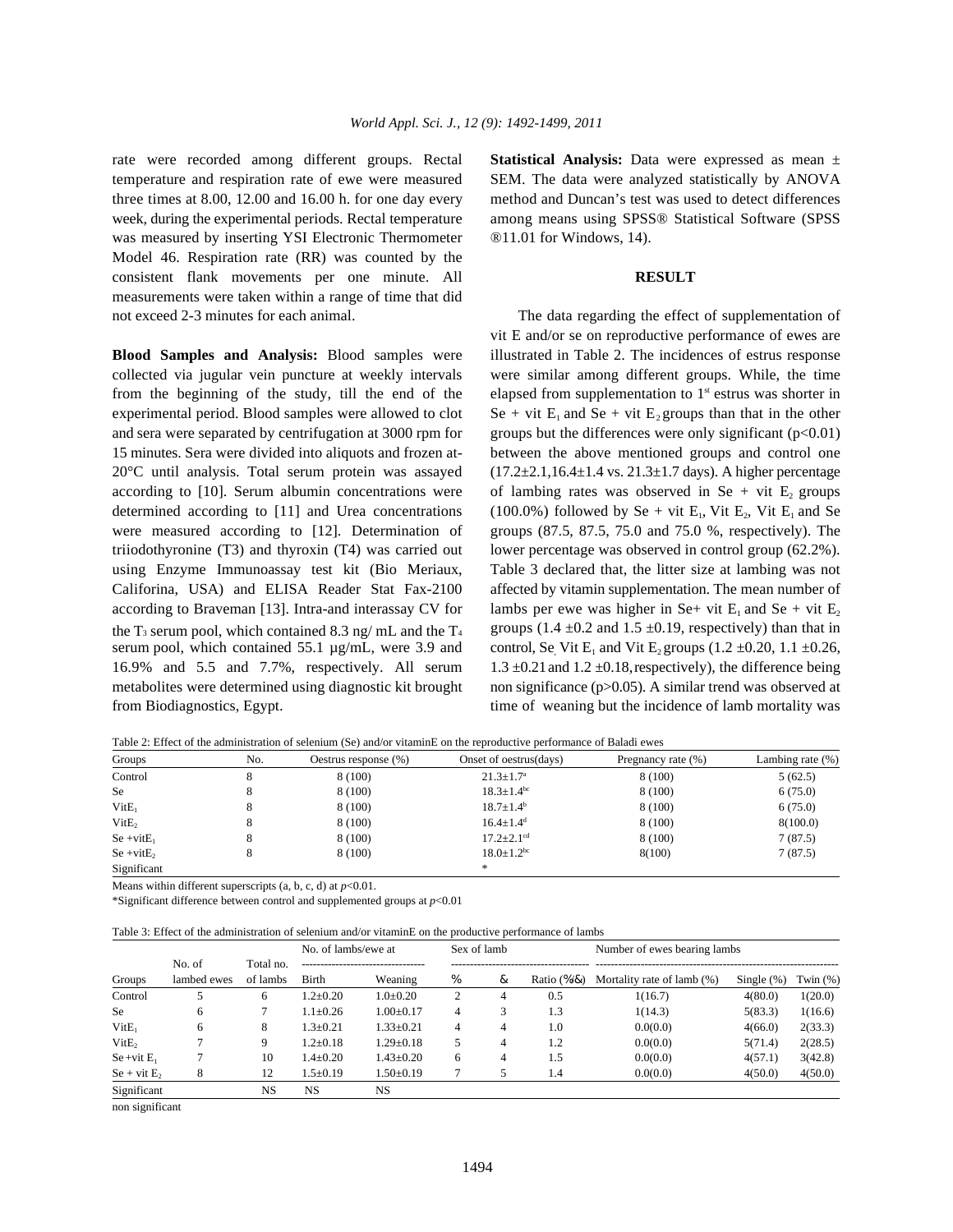## *World Appl. Sci. J., 12 (9): 1492-1499, 2011*

| Groups            |                              | Weight at                    |                               |                                |                               |  |  |
|-------------------|------------------------------|------------------------------|-------------------------------|--------------------------------|-------------------------------|--|--|
|                   | Birth                        | 1stmonth                     | $2nd$ month                   | $3rd$ month                    | $4th$ month (weaning)         |  |  |
| Control           | $2.9 \pm 0.43$ <sup>a</sup>  | $6.8 \pm 1.00^{\circ}$       | $10.4 + 0.61$ <sup>a</sup>    | $13.6 \pm 0.72$ <sup>d</sup>   | $15.8 + 0.74$ <sup>d</sup>    |  |  |
| Se                | $3.3 \pm 0.48$ <sup>a</sup>  | $7.5 + 0.35^{\circ}$         | $11.4 \pm 0.77$ <sup>bc</sup> | $15.1 \pm 0.96$ <sup>d</sup>   | $16.9 \pm 0.87$ <sup>d</sup>  |  |  |
| VitE <sub>1</sub> | $3.3 \pm 0.37$ <sup>a</sup>  | $7.4 \pm 0.62$ <sup>a</sup>  | $11.9 + 0.92$ <sup>bc</sup>   | $16.1 \pm 1.07$ <sup>d</sup>   | $18.2 \pm 0.95$ <sup>df</sup> |  |  |
| VitE,             | $3.4 \pm 0.44$ <sup>a</sup>  | $7.9 + 0.55$ <sup>ab</sup>   | $12.3 + 0.99$ <sup>abc</sup>  | $16.8 \pm 1.08$ <sup>def</sup> | $18.8 \pm 1.17$ <sup>df</sup> |  |  |
| $Se + vit E_1$    | $3.6 \pm 0.35$ <sup>ab</sup> | $8.2 \pm 0.65$ <sup>ab</sup> | $13.7 \pm 1.04$ <sup>bc</sup> | $19.01 \pm 1.30$ <sup>fe</sup> | $21.0 \pm 0.87^{\rm fe}$      |  |  |
| $Se + vitE_2$     | $3.8 \pm 0.50^{\mathrm{b}}$  | $9.7 + 0.47^{\mathrm{b}}$    | $14.7 \pm 0.83$ <sup>c</sup>  | $19.8 + 1.20^{\circ}$          | $23.6 \pm 1.94$ <sup>e</sup>  |  |  |
| Significant       | *                            | *                            | *                             | **                             | **                            |  |  |

Table 4: Effect of the supplementation of selenium and/or vitaminE on the body weight of lambs (kg) among different treatment from birth up to weaning  $(mean \pm SEM)$ 

Means within different superscripts (a, b, c) at  $p<0.05$ , (d, e, f) in the same column differ at  $p<0.01$ 

\*Significant difference between control and supplemented groups at *p*<0.05

 $^{**}$  Significant difference between control and supplemented groups at  $p<0.01$ 

Table 5: Effect of administration of selenium and/or vitaminE on body weight gain of lambs (kg) among different treatments from birth to weaning (mean ± SEM)

| Groups            | Body weight gain            |                                 |                                     |  |  |  |  |  |
|-------------------|-----------------------------|---------------------------------|-------------------------------------|--|--|--|--|--|
|                   | From birth to $2nd$ month   | From $2nd$ month to $4th$ month | From birth to $4th$ month (weaning) |  |  |  |  |  |
| Control           | $7.4 + 0.12^a$              | $5.4 \pm 0.84$                  | $12.8 \pm 0.79$ <sup>a</sup>        |  |  |  |  |  |
| <b>Se</b>         | $8.0 \pm 0.26$ <sup>a</sup> | $5.5 \pm 0.80$                  | $13.6 \pm 0.74$ <sup>a</sup>        |  |  |  |  |  |
| VitE <sub>1</sub> | $8.5 \pm 0.35$ <sup>a</sup> | $6.3 \pm 0.84$                  | $14.8 \pm 0.83$ <sup>ab</sup>       |  |  |  |  |  |
| VitE <sub>2</sub> | $8.8 \pm 0.42$ <sup>a</sup> | $6.5 \pm 1.18$                  | $15.3 \pm 1.21^{ab}$                |  |  |  |  |  |
| $Se+$ vit $E_1$   | $10.0 \pm 0.42^b$           | $7.3 \pm 1.08$                  | $17.4 \pm 0.90$ <sup>cb</sup>       |  |  |  |  |  |
| $Se+$ vit $E2$    | $10.8 \pm 0.50^{\circ}$     | $8.9 \pm 2.15$                  | $19.7 \pm 2.15$ <sup>c</sup>        |  |  |  |  |  |
| Significant       | *                           | *                               | *                                   |  |  |  |  |  |

Means within different superscripts  $(a, b, c)$  in the same column differ  $(p<0.01)$ 

\*Significant difference between control and supplemented groups at *p*<0.01

| Table 6: Effect of Selenium (Se) and/or vitaminE administration on blood metabolites related to protein metabolism and hormones (T <sub>3</sub> and T <sub>4</sub> ) |  |  |
|----------------------------------------------------------------------------------------------------------------------------------------------------------------------|--|--|
|----------------------------------------------------------------------------------------------------------------------------------------------------------------------|--|--|

| Metabolite             | Control                   | <b>Se</b>                    | $V$ it $E_1$                  | VitE <sub>2</sub>           | $Se + vitE_1$                | .<br>$Se + vitE_2$        | Significant |
|------------------------|---------------------------|------------------------------|-------------------------------|-----------------------------|------------------------------|---------------------------|-------------|
|                        |                           |                              |                               |                             |                              |                           |             |
| Total protein $(g/dl)$ | $6.2 + 0.17$ <sup>a</sup> | $7.6 + 0.35^{ab}$            | $7.9 + 0.52$ <sup>ab</sup>    | $8.2 + 0.12^a$              | $8.3 + 0.29$ <sup>a</sup>    | $8.6 + 0.58$ <sup>a</sup> | *           |
| Albumin $(g/dl)$       | $3.2 + 0.5^{\text{a}}$    | $3.9 \pm 0.52$ <sup>ab</sup> | $4.1 \pm 0.26$ <sup>ab</sup>  | $4.6 \pm 0.29$ <sup>a</sup> | $4.3 \pm 0.17$ <sup>ab</sup> | $4.0 + 0.2$ <sup>ab</sup> | *           |
| Globulin $(g/dl)$      | $3.0 + 0.12$ <sup>a</sup> | $3.7+0.29$ <sup>abc</sup>    | $3.8 \pm 0.40$ <sup>abc</sup> | $3.6 + 0.35$ <sup>bc</sup>  | $4.0 + 0.29$ <sup>ab</sup>   | $4.6 + 0.29$ <sup>a</sup> | *           |
| Urea $(mg/dl)$         | $27.0 + 4.04$             | $26.9+1.15$                  | $26.5+3.5$                    | $27.3 \pm 4.0$              | $27.4 \pm 3.2$               | $27.1 + 1.2$              | <b>NS</b>   |
| $T3$ (ng/ml)           | $1.2 + 0.12$              | $1.6 \pm 0.35$               | $1.4 + 0.23$                  | $1.5 + 0.29$                | $1.6 + 0.35$                 | $1.7 + 0.40$              | <b>NS</b>   |
| $T4 \text{ (µg/ml)}$   | $17.6 + 0.6^a$            | $17.6 + 0.5^{(b)}$           | $18.7 + 1.7$ <sup>ab</sup>    | $19.9 + 1.0$ <sup>a</sup>   | $20.1 + 1.8^a$               | $20.7 + 1.7^{\circ}$      | *           |
| $RT$ (°C)              | $39.8 \pm 0.08$           | $39.5 \pm 0.17$              | $39.6 \pm 0.05$               | $39.7 \pm 0.17$             | $39.4 \pm 0.11$              | $39.6 + 0.06$             | <b>NS</b>   |
| RR                     | $50.0 \pm 3.5$            | $43.0 \pm 2.3$               | $48.0 \pm 2.9$                | $45.0 \pm 4.6$              | $44.0 \pm 1.7$               | $45.0 \pm 2.9$            | NS          |

Means within different superscripts  $(a, b, c)$  in the same row differ  $(p<0.05)$ \*Significant difference between control and supplemented groups at *p*<0.05

NS non significant

RT rectal temperature RR relative humidity

respectively). The sex ratio (male/female) was higher in with the months of the study till weaning. Since the body Se + vit  $E_2$  group (1.4) than that in control group (0.5). The weight of lambs born to ewes supplemented with Se + vit (42.8; 50.0% respectively) while the lower percentage was present investigation  $(23.6 \pm 1.94 \text{ vs. } 15.8 \pm 0.74, 16.9 \pm 0.87,$ observed in control and Se groups (20.0; 16.6%). It is clear 18.2  $\pm$ 0.95, 18.8 $\pm$ 1.17 kg, respectively). The mean body from Table 4 that, Se + vit  $E_2$  groups animals had supplemented animals ( $2.9 \pm 0.43$ ,  $3.3 \pm 0.48$ ,  $3.3 \pm 0.37$  and 3.4  $\pm$  0.44 kg, respectively). The body weight of born groups (7.4  $\pm$ 0.12,8.0  $\pm$ 0.26, 8.5  $\pm$ 0.35 and 8.8  $\pm$ 0.42

found only in control and Se group (16.7 and 14.3 % lambs was greatly improved in all groups and interacting incidence of ewes bearing twin was found to be higher in  $E_2$  group was highly significant ( $p < 0.01$ ) than that of the groups supplemented with vit Se + vit  $E_1$  and Se + vit  $E_2$  control, Se, vit  $E_1$  and  $E_2$  during the 3<sup>rd</sup> and 4<sup>th</sup> month of the weight gain was significantly ( $p < 0.01$ ) improved during significantly increased body weight of lamb at birth  $(3.8 \pm \text{first two month in lamb born to vit Se + vit E}_1$  and Se + 0. 5 kg; p< 0.05) than those on control Se, Vit  $E_1$  and  $E_2$  vit  $E_2$  supplemented dam (10.0  $\pm$ 0.42; 10.8 $\pm$ 0.85 kg, respectively) than those in control, Se, vit  $E_1$  and vit  $E_2$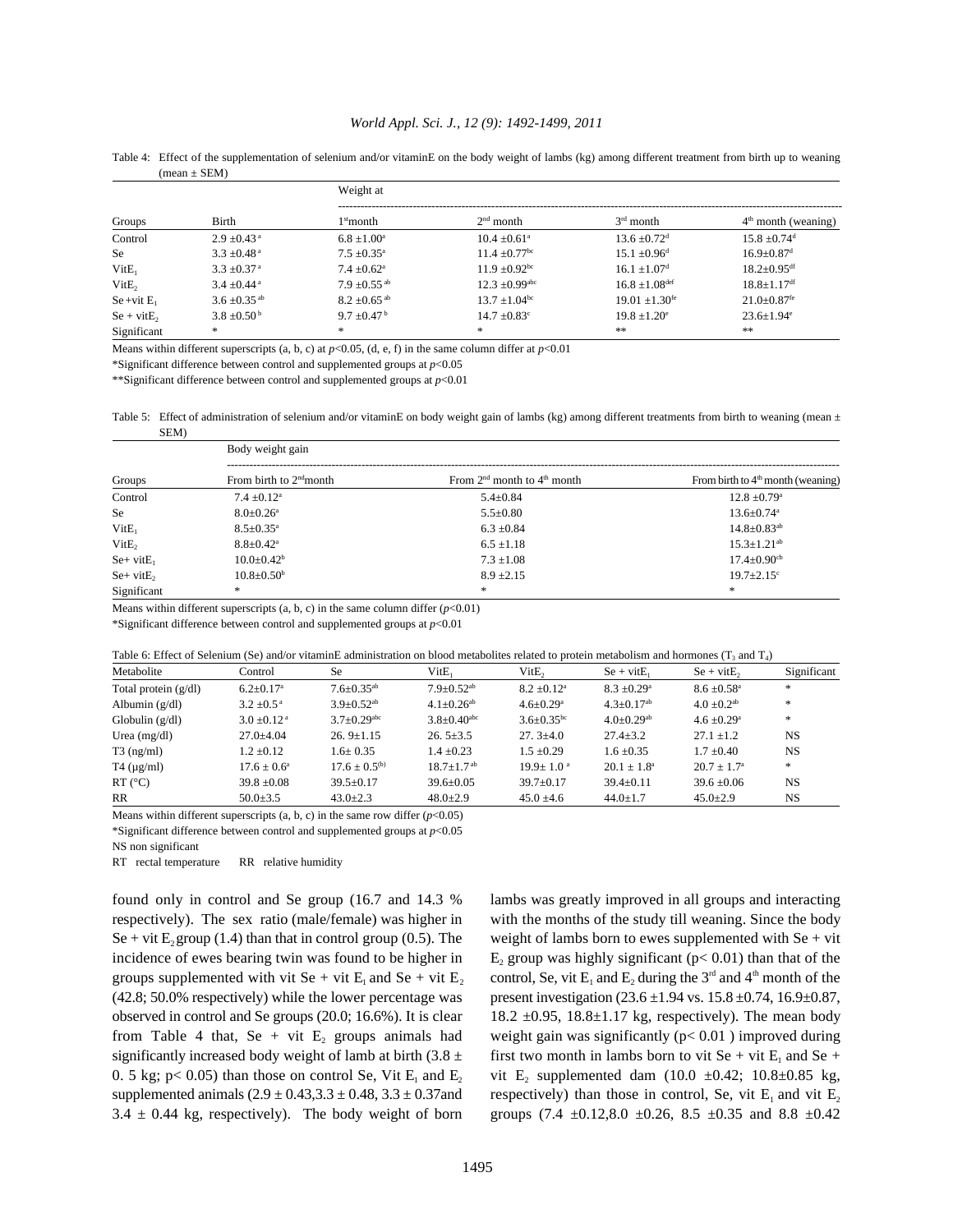respectively). Similar tendency was observed at compared to control[19]. Many investigators explain the weaning age (4<sup>th</sup> month). A poor weight gain was observed at (2-4 months) in all supplemented groups requirement in the reproductive tissues [20]. (Table 4). Table 5 showed that, Vit E<sub>2</sub> Se + vit E<sub>1</sub> and Se Administration of antioxidants stimulates the process of + vit  $E_2$  supplemented groups had a significant ( $p < 0.05$ ) increasing effect on the serum concentration of total secret and release gonadotropin hormones and initiation protein. A higher level of serum albumin was found in vit of folliculogenesis in the ovaries. Thus vit E and Se could  $E_2$  supplemented group (4.6±0.29 g/dl; p< 0.05) compared to control group (3.2  $\pm$ 0.5 g/dl). Moreover, there was function, support uterine function and stimulate ovarian marked elevation in the serum concentration of total activity [21, 22]. However, injection of Se plus vitamin E globulin especially in groups supplemented with  $Se + vit$  did not increase the reproduction and production E<sub>2</sub> (4.6  $\pm$ 0.29 g/dl). Onotherhand, there were not performance in younger ewes [5]. The mean number of significance difference among different groups on the lambs born alive per ewe at birth for control and  $Se + Vit$ serum concentration of urea.Regarding serum thyroxin  $E_2$  supplemented ewes were 1.2 and 1.5, respectively and hormone concentration during vitamin E with or without lambs weaned per ewe lambing were 1.0, 1.5, respectively. selenium supplementation is shown in Table 6. There were These results go in parallel with the findings of [23]in significant  $(p< 0.05)$  difference between groups in the ewes. The present work indicated that, vitamin E plus concentration of serum  $T_4$ . It was observed that the level of serum  $T_4$  in Vit  $E_2$  Se+ vit  $E_1$  and Se + vit  $E_2$  groups was higher weight at birth up to weaning age (4<sup>th</sup> month) significantly higher (19.9  $\pm$  1.0; 20.1  $\pm$  1.8, 20.7  $\pm$  1.7 ug/ml, compared to lambs from control group. Similar finding was p< 0.05., respectively) than those of the control and Se obtained by [6] in ewes. Se supplementation enhances the groups (17.6  $\pm$  0.6; 17.6  $\pm$  0.5 µg/ml, respectively ). level of Se and may indirectly improve animal performance However, the hormonal levels of  $T_3$  did not significantly [24] and strengthening the immunity of the animal [25]. differ among supplemented groups. However, that there was no difference in birth BW or

in the present study revealed that, the mean interval from supplemented ewes and non supplemented control ewes supplementation to the onset of estrus observed herein [27]. The proportions of twinning in the present work were was significantly shorter for ewes received Se+ vit  $E_1$  and significantly elevated in Se + Vit  $E_1$  and Se + vit  $E_2$  (42.8; Se + vit E<sub>2</sub> than those in control one  $(17.2 \pm 0.5)$  and 16.4±0.5 vs. 21.3± 0.3 days, respectively). A permeating supplementation of vit E and or / Se had almost no dose of 5mg selenium reduced the numbers of barren effect on the occurrences of Triplet in the present Merino ewes by 15% [15]. Furthermore, prepartum vitamin work. This is a desirable outcome in ewes with low E-Se administration significantly  $(p< 0.01)$  improved estrus fecundity under local conditions where mortality of triplet rate (90%) and conception rate (66%) in Nili-Ravi dairy is very high. Hypothermia, starvation, scours and buffaloes [16]. A pronounced effect of Vit E plus Se pneumonia are the major causes of neonatal lamb supplementation on the lambing rates were recorded in mortality, with 50% of lamb losses occurring within 24 h of our study. The reported lambing rate in Se + Vit  $E_2$  groups birth [28]. 50% of the heat generated by ruminant (100.0%) is similar to that recorded by [6] in Merino ewes. neonates comes from nonshivering thermogenesis, which In this respect, a positive effect of Se-vitamin E on fertility is fueled solely by BAT (Brown adipose tissue). and prolificacy was observed in 3-year old ewes with two Activation of BAT causes large increases in oxygen injections (2.1mg of Se/injection) before mating and consumption and consequently causes increases in the lambing [17]. Moreover, [18] reported the sheep fecundity to be considerably dependent on the feed Se level. In buffaloes, immunopotentiation with vitamin E-selenium significantly improved the reproductive performance in respect of uterine involution period, calving to estrus interval, service period and services per conception as antioxidants to reduce the amount of free radical buildup.

role of vit E and Se on animal reproduction and their steroid genesis and evokes the anterior pituitary gland to improve uterine health through enhancing neutrophils selenium supplemented ewes had lambs with significantly **DISCUSSION** lambing with 2,400 IU of vitaminE and lambs were injected The data on reproductive performance of Baladi ewe in birth BW of lamb was found between vitamin E-50.0% respectively) as compared to other groups. The weaning weights when ewes were injected 2 wk before with 1,200 IU of vitamin E [26]. Furthermore, nodifference generation of oxygen radicals [29, 30]. Free radicals cause damage to cellular membranes, thereby creatinga need for more antioxidants to maintain cell integrity. VitaminE is an integral component of lipid membranes. The use of BAT in the lamb would suggest a need for ample amounts of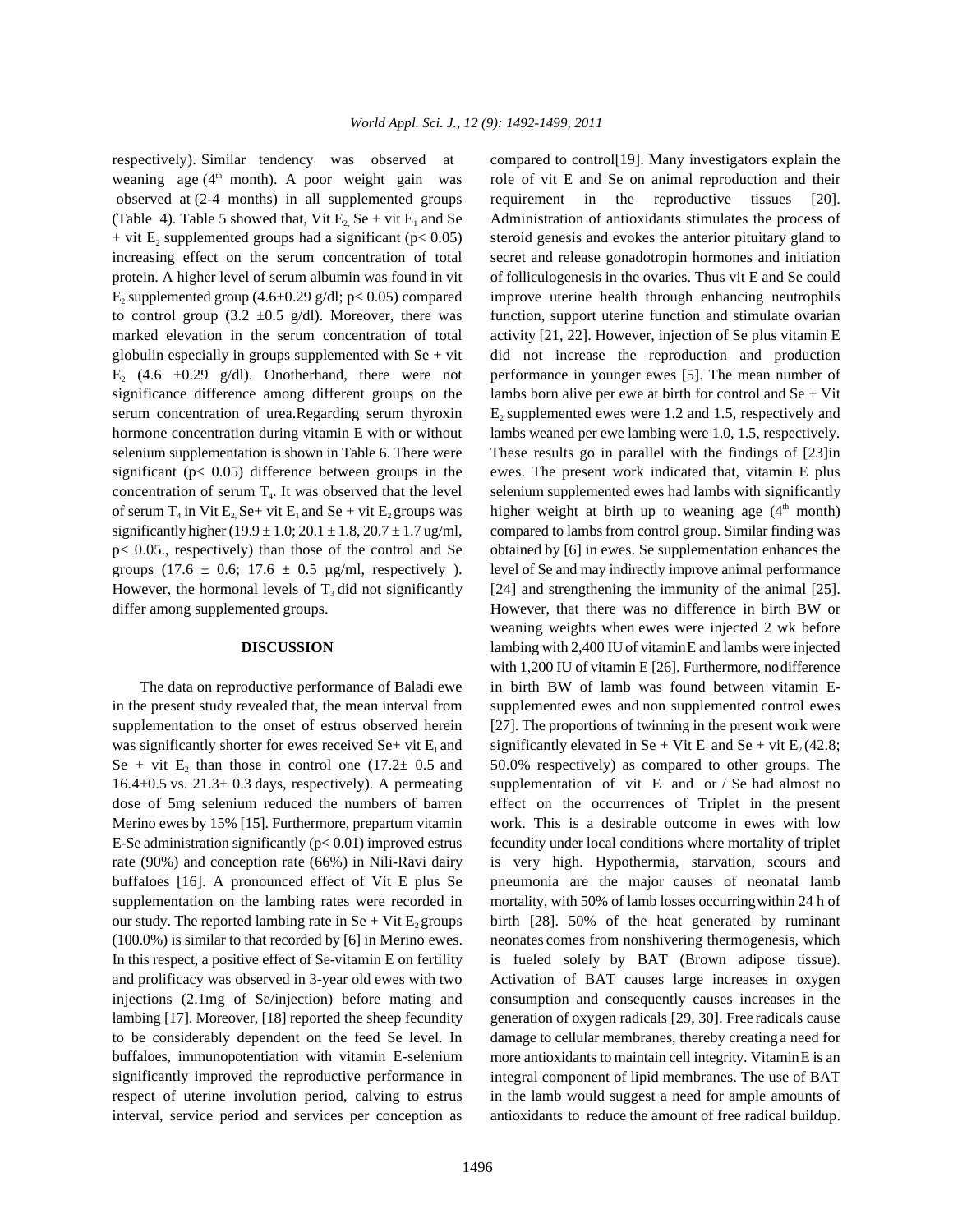increased generation of free radicals, BAT activation antioxidant had a beneficial effect on blood metabolites could lead to a physiological oxidative stress on the body. related protein metabolism and hormonal concentrations Newborns are susceptible to vitamin E deficiency and of thyroxin. because of the negligible amount of vitamin E crossing to the fetusin utero, it becomes important for Colostrum to **REFERENCES** supply the lamb with sufficient amounts of vitamin E [31, 4] These factors may help to explain why the incidence of 1. Gutteridge, J.M.C. and B.C. Halliwell, mortality is not occurring in groups supplemented with 1994. Free radicals and antioxidants in ageing vitamin E in the present study. The data obtained in the and disease: Fact or Fantasy. In: Antioxidants in present work demonstrated that, all groups received nutrition, Health and Disease. Oxford Univ.Press. selenium alone had significantly lower total serum protein, Oxford, pp: 111-123. albumin and globulin. Whereas, ewes received additional 2. Kolb, E., S. KasKousb and J. Scchawer, 1997. antioxidants (vit E/Se) significantly improved levels of Nutrional aspects of the importance, utilization, total serum protein and globulin. Similar finding was metabolism and the use of vitamin E and obtained by [32] in buffaloes. The values of total serum selenium in sheep. Berl. Munch. Tierarztl. Wschr., protein, albumin and globulin recorded herein were within 110: 178-184. the physiological levels observed by Kaneko (33). 3. Meschy, F., 2000. Recent progress in the assessment However, no significant importance of the effect of Vit E of mineral requirements of goats. Livest. Prod. Sci., and Se on the serum concentrations of total protein and 64: 9-14. albumin in sheep were observed [34]. Higher serum 4. McDowell, L.R., S.N. Williams, Hidiroglou, N. Njeru, concentrations of globulin were achieved in  $Se + vit E$ , C.A. Hill, G.M.L. Ochoa and N.S. Wilkinson, 1996. supplement group (4.6  $\pm$ 0.29 g/dl) as compared to other Vitamin E supplementation for the ruminant. Anim. groups in our finding. Vit E and Se toghter have an Feed Sci. Technol., 60: 273-296. important beneficial effect on immunity than Se 5. Gabryszuk, M. and J. Klewiec, 2002. Effect of administration alone. In this respect, a synergistic action injecting 2-and 3-year-old ewes with selenium and between Se and Vit E. Vit E supplementation increased selenium-vitamin E on reproduction and rearing of antioxidant recycling and improved synergistic lamb. Small Rumin. Res., 43. 127-132. antioxidant effect [35, 36]. It has been suggested that less 6. Koyuncu, M. and H. Yerlikaya, 2007. Effect of than adequate nutrient intake and reduced body condition selenium-vitamin E injection of ewes on reproduction score are extended postpartum anovulatory intervals, and growth of their lambs. S. Afr. J. Anim. Sci., decrease  $T_3$ ,  $T_4$  and progesterone and suppressed 37: 233-236. follicular development in cattle [37]. The present data 7. Chow, C.K., 2001. In: R. Rucker, D.B. Suttle, demonstrated that the vit E plus Se supplement groups McComick, L. Machlin and J. Editors, 2001. had higher serum concentrations of  $T_4$  than did other Handbook of vitamins. Marceldekker, New York, groups. Many investigators agree with the present pp: 165-196. results and confirmed the importance of Se to thyroid 8. Hogan, J.S., W.P. Weiss and K.L. Smith, 1993. Role of hormones metabolism in ewes [38] and in cattle [39]. Se is vitamin E and Selenium in host defense against needed to hepatic conversion of  $T_4$  to 3, 3, 5- mastitis. J. Dairy Sci., 76: 2795-2803. triiodothyronine  $(T_3)$  and that type I iodo thyronine 9. NRC, 1985. Nutrient requirements of sheep, deiodinase identified as a selenoscysteine containing enzyme, catalyses deiodination of  $T_4$  to biologically active 10. Gornal, A.C., C.J. Bardawill and M.M. David, 1949. thyroid hormone  $T_3$ .

supplementation of Baladi ewes during summer Vol., 7. Academic press, New York. season with 50 mg vitamin E plus 0.3 mg of selenium could 12. Tabacco, A. *et al*., 1979. Cited in the insert of urea kit improve their reproductive performance and growth of of Stanbio Laboratory. Clinical. Chem., 25: 336-37.

The relatively low activities of antioxidants in BAT and their lambs. Also supplementation of more than one

- 
- 
- 
- 
- 
- 
- 
- 
- 6<sup>th</sup> ed. National Academy Press, Washington, DC.
- . Serum protein determination using colometric method. J. Biol. Chem., 177: 751.
- **CONCLUSION** 11. Doumas, B.T. and H.G. Bigg, 1972. Plasma albumin estimation. Standard methods of clinical chemistry,
	-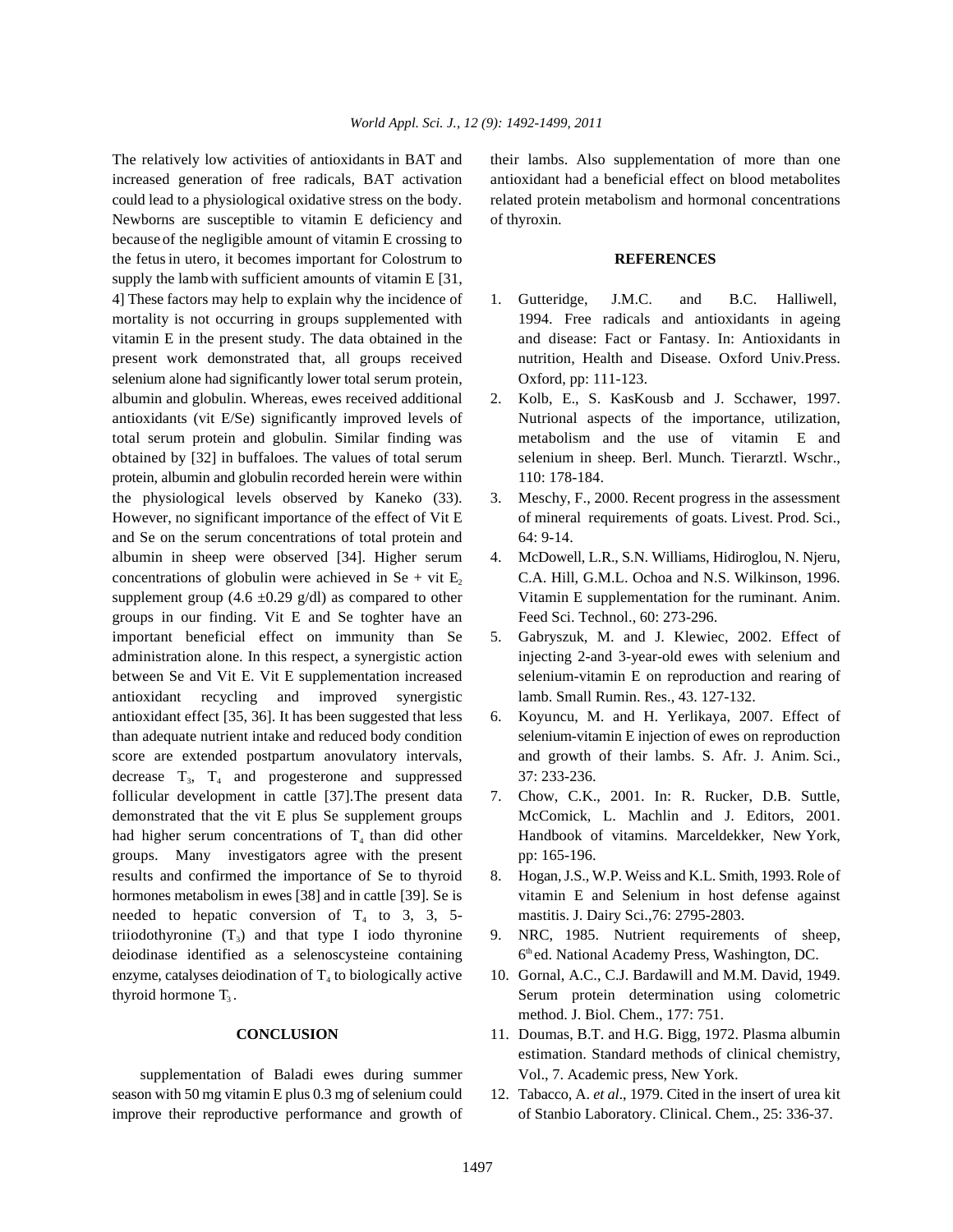- 
- 14. SPSS., 2001. Statistical package for the social Rumin. Res., 45: 209-215. sciences (SPSS® statistical software version 11.0.1 25. Milad, K., O. Racz and A. Sipulova, 2001. Effect of
- Merino ewes dosed with selenium prior mating. parameters in sheep. Vet. Med. Czech., 46: 1-5.
- administration during late gestation on productive 46: 77-79. and reproductive performance in dairy Buffaloes and 27. Kott, R.W., V.M. Thomas, P.G. Hatfield, T. Evans and
- reproduction and milk production of goats. Proc. Assoc., 212: 997-1000. Macro and Trace element Seminar, Leipzing-Jena, 28. Rowland, J.P., M.D. Salman, C.V. Kimberling,
- in horses, cattle and sheep in Western Res., 53: 262-267. Pomerania Region. Folia Univ. Agric. Stetin, 29. Alexander, G., 1961. Temperature regulation in
- gestation on Nili-Ravi buffaloes (Bubalus bubalis). 12: 1152-1173.
- Reprod. Sci., 60-61: 544-560. 31. Scott, M.L., 1980. Advances in our understanding of
- 21. Politis, I.N., J.H. Hindiroglon, J.A. White, vitamin E. Fed. Proc., 39: 2736-2739. S.N. Gilmore, H. William and M. Frigg, 1996. 32. Helal, T.S., F.A. Ali, O. Ezzo and M.A. El-Ashry,
- 22. Meshreky, S.Z. and G.H. Metry, 2000. Effect of Univ., 19: 4289-4299. performance of New Zealand and White Animals,  $4^{\text{th}}$  Edn, Academic press, Inc, USA. Baladi black doe rabbit under climate conditions 34. Hamam, A.M. and H.A.A. Abou-Zeina, 2007. Effect 11<sup>th</sup> Con. Egyptian. S oc. Anim. Prod., pp: 6-9, Nov. Alex. Egypt. Biol. Sci., 71: 870-878.
- 23. Segerson, E.C., F.C. Gunsett and W.R. Getz, 1986. 35. Ramos, J.J., A. Fernandez, M.T. Verde, T. Seaz,
- 13. Braveman, L.E., 1996. Evaluation of thyroid status 24. Sobiech, P. and Z. Kuleta, 2002. Usefulness of some in patients with thyrotoxicoses. Clinical Chem., biochemical indicators in detection of early stages of 42: 174-181. nutritional muscular dystrophy in lambs. Small
- Inc., Chicago, IL for windows). vitamin E and selenium on blood glutathione 15. Scales, G.H., 1974. Reproductive performance of peroxidase activity and some immunological
- Proc. N.Z. Soc. Anim. Prod., 34: 103-113. 26. Williamson, J.K., A.N. Taylor, M.L. Riley and 16. Qureshi, Z.I., M. Siddiq, L.A. Lodhi, G. Muhammad D.W. Sanson, 1995. The effect of vitamin E on lamb and H. Jamil, 2010. Effect of vitamin E-Selenium vigor. Proc. West. Sec. Am. Soc. Anim. Sci.,
- on growth performance of their calves. Pak. Vet. J., K.C. Davis, 1998. Effects of dietary vitamin E 30(2): 83-86. supplementation during late pregnancy on lamb 17. Anke, M., 1987. Effect of selenium deficiency upon mortality and ewe productivity. J. Am. Vet. Med.
- Germany, pp: 440-447. Command D.J. Schweitzer and T.J. Keefe, 1992. 18. Ramisz, A., A. Balicka-Ramisz, R. Pikula and G. Epidemiologic factors involved in prenatal lamb Jastrzebski, 2001. Control of selenium deficiency mortality on four range sheep operations. Am. J. Vet.
- 244 Zootechnica. new-born lamb. III. Effect of environmental 19. Qureshi, Z.I., L.A. Lodhi and A. Sattar, 1997. temperature on metabolic rate, body temperatures An apparent effect of immunopotentiation during late and respiratory quotient. Aust. J. Agric. Res.,
- Vet. Res. Commun., 21: 375-380. 30. Barja de Quiroga, G., 1992. Brown fat thermogenesis 20. Smith, O.B. and O.O. Akinbamijo, 2000. Micro- and exercise: Two examples of physiological Nutrients and reproduction in farm animal. Anim. oxidative stress? Free Radic. Biol. Med., 13: 325-340.
	-
	- Effect of vitamin E on mammary and blood 2009. Effect of supplement ting some vitamins leukocyte function with emphasis on chemo taxis in and selenium during the last stage of per parturient dairy cows. Am. J. Vet. Res., pregnancy on some reproductive aspects of 57: 463-471. Egyptian dairy buffaloes. J. Agri. Sci. Mansouria
	- vitamin E and / or selenium on reproductive 33. Kaneko, J.J., 1989. Clinical Biochemistry of Domestic
	- of middle Egypt. Pro.  $3<sup>rd</sup>$  Afri. Con. Anim. Agri. of vitamin E and selenium supplementation on the antioxidant marker and immune status in sheep. J.
	- Selenium-vitamin E supplementation and production M.C. Sanz and M.C. Marca, 1998. Effect of efficiency in ewes marginally deficient in selenium. inoculation with selenium and / or vitamin E on the Livest. Prod. Sci., 14: 149-159. immune response of lambs. Med. Vet., 15: 291-296.